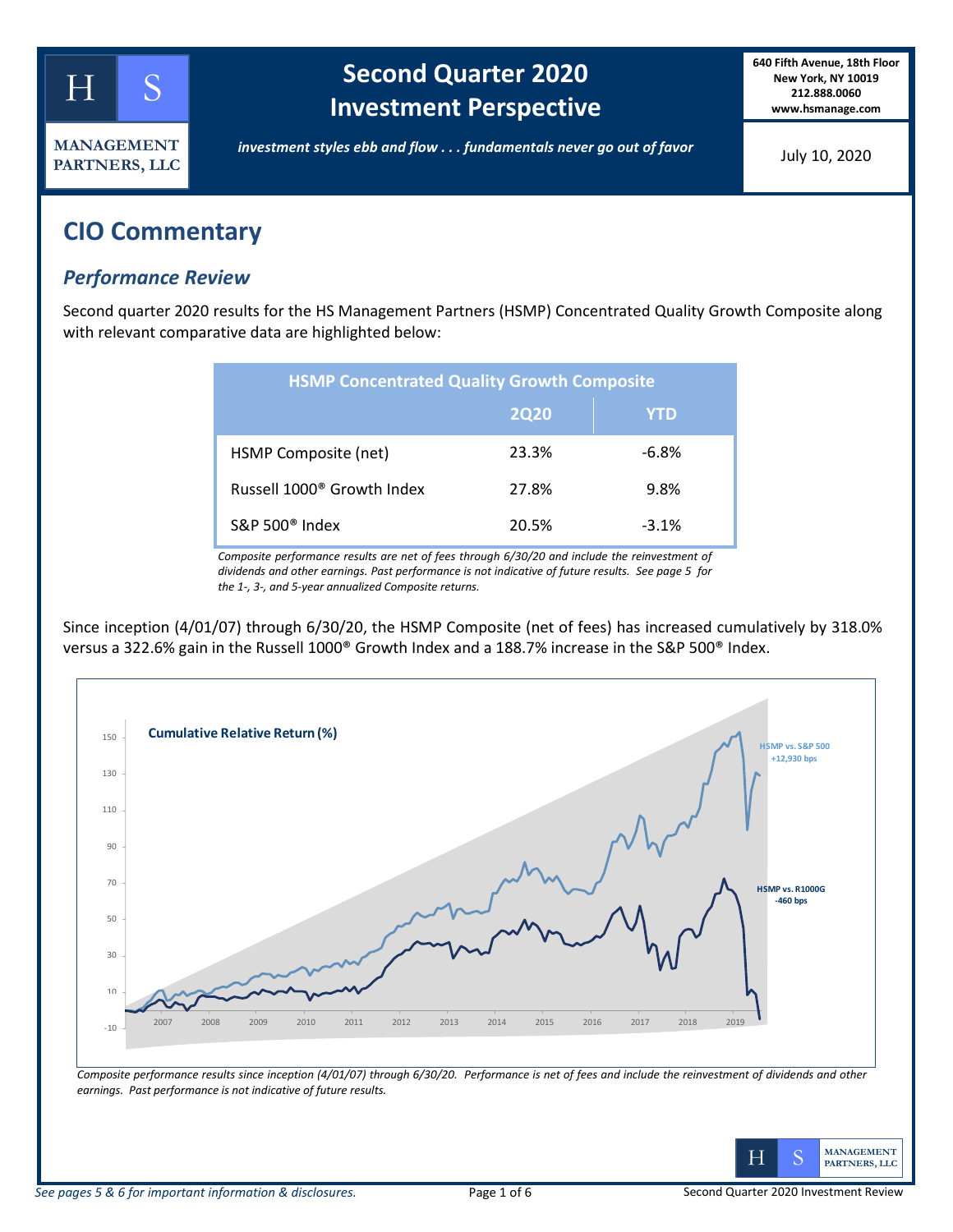### *Investment Perspective*

### **To recap an eventful first half:**

Earlier this year, COVID-19 spread from a Chinese epidemic to a global pandemic.

Markets plunged from peak levels reached on February 19<sup>th</sup>.

Financial panic ensued and it quickly became about solvency, liquidity, and access to capital markets.

Our focus on owning good businesses, growing the earnings and cash flow stream over time, and valuation remained undimmed.

We increasingly relied on balance sheet analysis. It was hard to predict near-term earnings and cash flows, but we could build conviction around a company's liquidity, durability, and long-term market position.

We leaned into some of the most distressed quality stocks, including companies greatly hurt by the virtual shutting down of physical commerce, travel and restaurants.

The Federal Reserve rode to the rescue in a big, big way by lowering rates and flooding the market with money in historic ways.

The U.S. Government responded with fiscal programs (such as the Paycheck Protection Program and extended unemployment benefits), but it was mostly about the Fed.

Markets bounced from March 23 $^{rd}$  lows and recovered much of the lost ground by Q2's end.

The global economy began to re-open…in some cases prematurely.

#### **Where to from here:**

As the Fed's actions took hold and markets recovered, we increasingly turned our attention to, "How do we proceed from here?"

Our view has been that we will live in a subpar economic world—running far from full capacity—until there is a vaccine next year and widespread herd immunity.

Fiscal and monetary stimulus do help—though it seems the monetary stimulus helps markets more than the economy and may even be a source of bubbles—but in the end, this is a health issue which needs to be solved.

During the second quarter, we shifted out of many of the names more vulnerable to the near-term economic stress as they began to discount a recovery and focused on companies with the strongest balance sheets, most durable cash flows, and we believe promising secular outlooks.

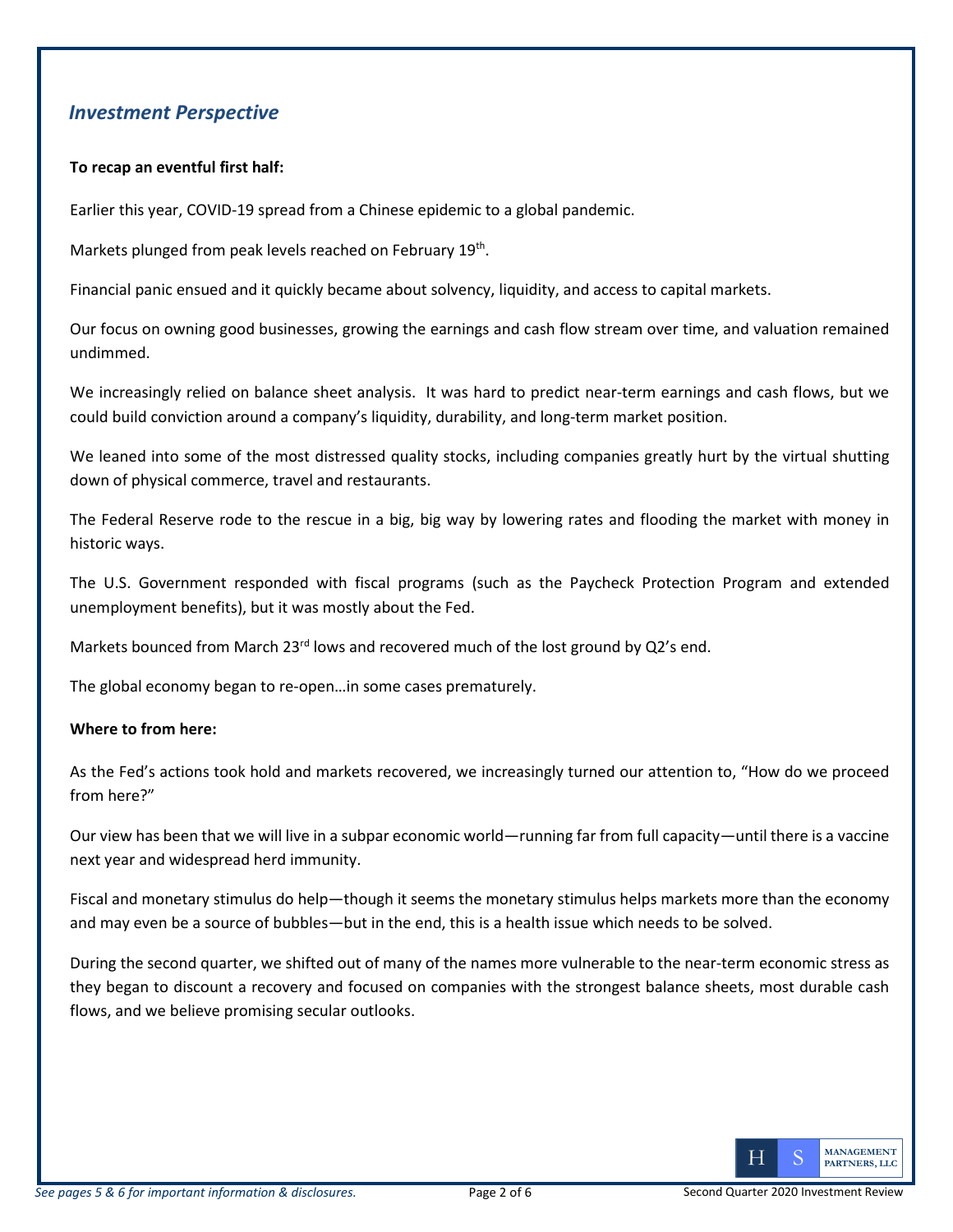### **What's Next:**

As noted, we expected a subpar economic world even as we reopened the economy. While recent economic data has been stronger than forecast, we believe the outlook is not as good as we thought just a month or so back. As you know, the United States' COVID-19 case trajectory is proving worse than China's, Greater Asia, and Europe overall.

Unfortunately, the COVID crisis has become political in nature and the country has lacked a unified response. While different states and localities will apply different guidelines and restrictions toward reopening, ultimately companies and consumers will shape behavior based on the threat they feel from possible COVID infection.

To that end, we believe our emphasis on balance sheet strength, durability, and resilient cash flows continues to make sense. We also continue to focus on valuation, which is at the heart of our investment methodology. This is especially important in our minds during a time when Fed easing is leading to pockets of speculative behavior. We are also mindful of a surge in retail investment and know that some fiscal dollars have ended up in the market (Robinhood phenomena).

Finally, while we own several technology stocks—which have been justifiably buoyed by strong balance sheets and favorable business models---the relentless rise across a broad swath of companies in this sector without regard in some cases to valuation creates risk. If you listen closely enough, that sound you hear could be a famous Midwest icon (Prince, not Buffet) singing, "gonna party like it's 1999."

| Indexed Earnings & P/E                 |      |                |       |                |       |
|----------------------------------------|------|----------------|-------|----------------|-------|
|                                        | 2019 | $Y/Y$ % Change | 2020E | $Y/Y$ % Change | 2021E |
| Indexed EPS                            | 100  | $-23%$         | 77    | $+33%$         | 102   |
| P/E Ratio                              | 20.2 |                | 26.4  |                | 19.8  |
| Based on HSMP estimates as of 6/30/20. |      |                |       |                |       |

The table below highlights our current view of the aggregate earnings power for your portfolio:

As you can see, on an indexed basis, we think that aggregate earnings will drop substantially this year. Encouragingly, we think a sharp earnings recovery is likely in the cards for 2021 and that next year's earnings power will roughly equal 2019's level.

Valuation metrics are tricky since it is hard to know where earnings settle. The portfolio's multiple has improved from the end of the first quarter and is high at 26X estimated 2020 estimates. But current results are depressed, and the valuation is reasonable at both 20X last year's (2019) actual earnings and 2021's early forecast.

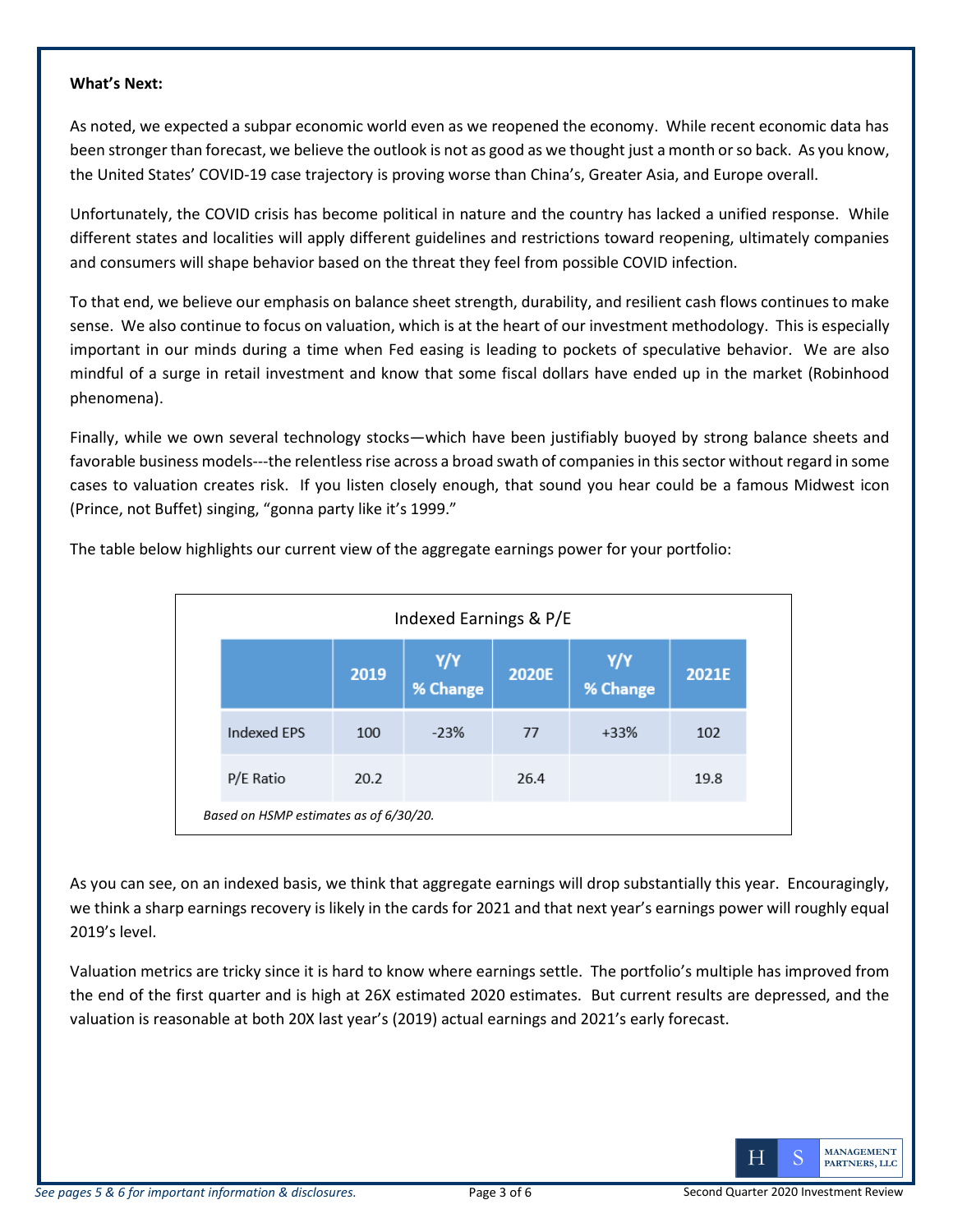| <b>Aggregated Earnings Portfolio Metrics</b>                                      |       |  |  |
|-----------------------------------------------------------------------------------|-------|--|--|
| FTM Estimated P/E                                                                 | 22.6x |  |  |
| <b>FTM Earnings Yield</b>                                                         | 4.4%  |  |  |
| Current 10-Year Bond Yield                                                        | 0.66% |  |  |
| Earnings Yield/Bond Yield                                                         | 6.7x  |  |  |
| Indicated Dividend Yield                                                          | 1.7%  |  |  |
| FTM means Forward Twelve Months. Based on HSMP aggregate estimates as of 6/30/20. |       |  |  |

Thanks in part to the Fed, alternative long duration assets such as the ten-year bond yield is low so the relative valuation of the portfolio to the long bond remains appealing. The current dividend yield of 1.7% is also supportive of portfolio values.

As I noted in my March 30<sup>th</sup>, 2020 thought piece, "Once in A Lifetime," this has been a most unusual time. While discussions swirl around recessions and varying shaped recoveries, this is different. Recessions are typically industrial driven events. This was a forced health shut down and a world where consumers simply stopped showing up. It has challenged business models typically resilient to tougher times, from soft drinks to beer to fast food breakfasts. It has accelerated trends such as the move to digital and online shopping. Efficiencies that have been realized with remote working are likely to continue even after a vaccine has been discovered.

We expect the world will look different 12 to 18 months from today. We most likely will have a vaccine which has been widely administered. Consumers will once again want to travel, shop at stores, and go to restaurants, bars, theatres and concerts. A hard-fought election will have already been waged and sharply different legislative outcomes will take shape depending on its results. We may well be staring at a period of higher taxes. We are surely staring at a world of higher unemployment levels than before the pandemic and more debt…lots more debt.

We continue to focus on quality, growth, and valuation and have tried to construct a portfolio that will prove resilient today and still relevant tomorrow. The importance of strong balance sheets and our intensified analysis of these metrics will be lasting. We seek to drive absolute returns over time and remain bottom-up and benchmark agnostic in our approach. We also continue to balance both risk and reward as we assess the future and manage your portfolios. Thanks for your confidence in us and we wish you and your families the best health and safety in the days to come.

Sincerely,

Harry W. Segalas

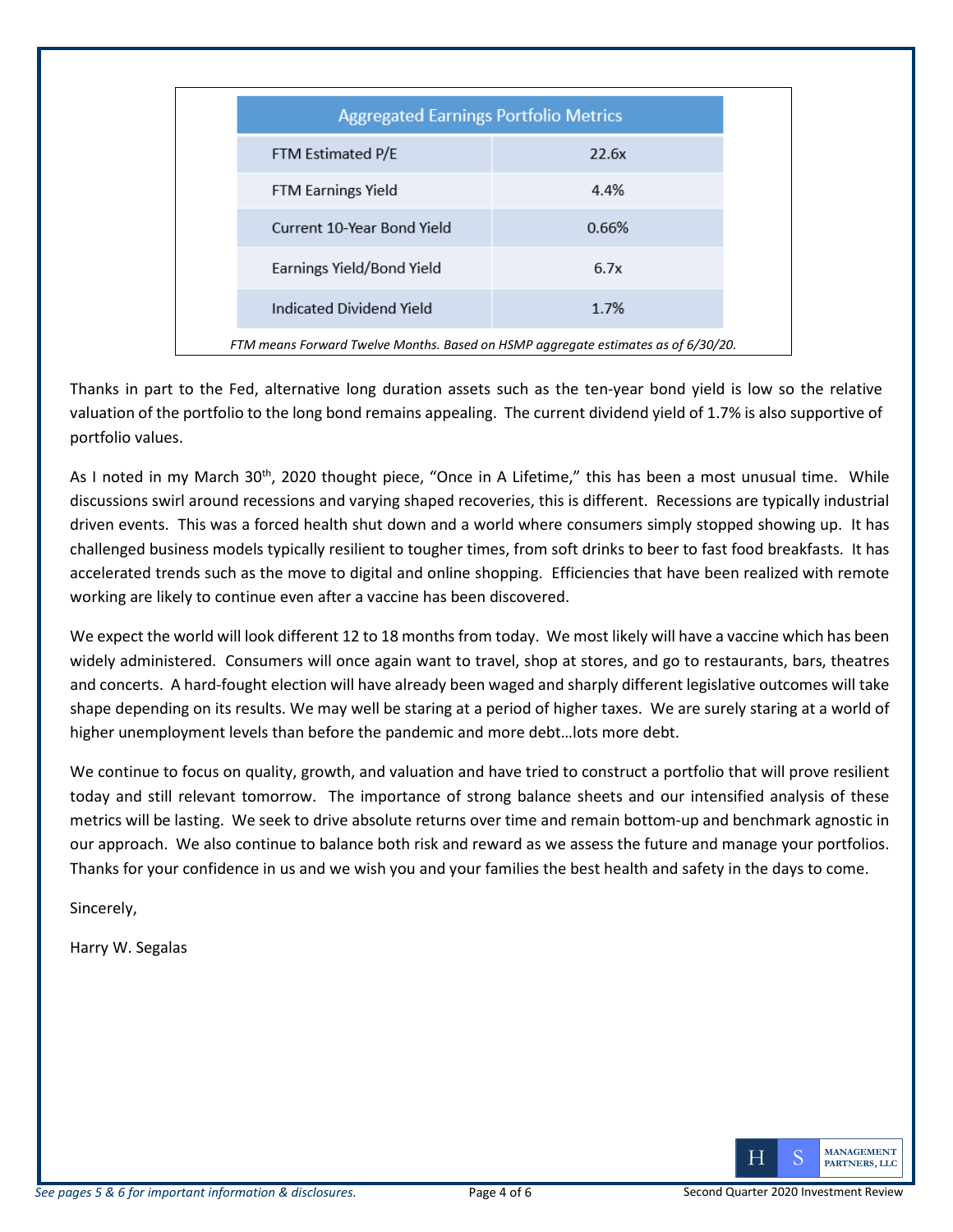

## *Portfolio Profile (6/30/20)*

| HSMP Composite Performance as of 6/30/20 |       |            |        |                              |                              |                                      |                                                       |                                                       |
|------------------------------------------|-------|------------|--------|------------------------------|------------------------------|--------------------------------------|-------------------------------------------------------|-------------------------------------------------------|
|                                          | 2020  | <b>YTD</b> | 1 Year | 3 Years<br><b>Annualized</b> | 5 Years<br><b>Annualized</b> | <b>10 Years</b><br><b>Annualized</b> | <b>Since Inception</b><br>4/1/07<br><b>Annualized</b> | <b>Since Inception</b><br>4/1/07<br><b>Cumulative</b> |
| <b>HSMP Composite (Net)</b>              | 23.3% | $-6.8%$    | 4.41%  | 11.0%                        | 11.0%                        | 15.8%                                | 11.4%                                                 | 318.0%                                                |
| Russell 1000 <sup>®</sup> Growth Index   | 27.8% | 9.8%       | 23.3%  | 19.0%                        | 15.9%                        | 17.2%                                | 11.5%                                                 | 322.6%                                                |
| S&P 500 <sup>®</sup> Index               | 20.5% | $-3.1%$    | 7.5%   | 10.7%                        | 10.7%                        | 14.0%                                | 8.3%                                                  | 188.7%                                                |

*Performance results are net of fees and include the reinvestment of dividends and other earnings. Past performance is not indicative of future results.*